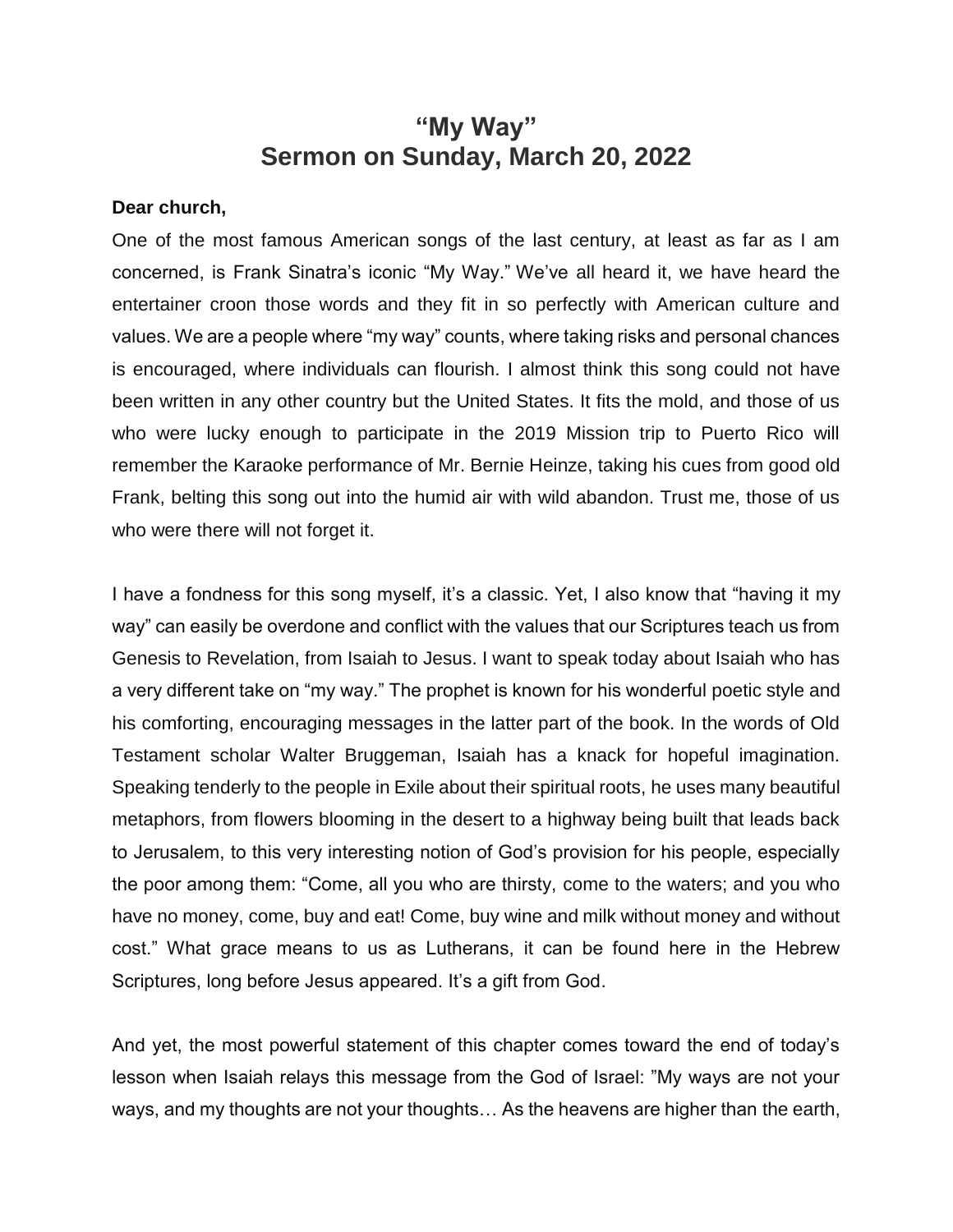so are my ways higher than your ways and my thoughts than your thoughts." What is happening here? Is God putting them in their place? And with them, is God putting good old Frank Sinatra and American individualism in our place? There is an element of that, you can't deny it. But it's not entirely what you might think. Usually when somebody is putting us in our place, it's a humiliation or at least embarrassing. You took a train and sat down in 1<sup>st</sup> class and the conductor kicks you out because you only purchased a ticket for second class. You spoke about a sensitive issue and the involved party tells you, "None of your business!" Something Like that. It's not a nice feeling. We might think that God is putting the Israelites in their place here because they are a little bit in over their heads. But if we think that, we are totally on the wrong track. That's not what God is trying to communicate. Rather the exact opposite…

"Think bigger," God says to the members of the exile community in Babylon. "You might feel that arranging yourself in your life where you are now and keeping a few old traditions as long as possible is all you can ask for…" And God says, "No way, that is not my way, it is way too small, I will show you something better. I will lead you out of your exile back to Jerusalem. I will restore you as a people. There is a future for you as bright as it was when I spoke to your ancestor Abram all those years ago. But you have to believe in my way. You have to trust me all over again.

So, I want to ask myself and ask you: how often do we think too small of God because we are stuck in our own limitations; we can't picture what God may have in mind for us; we feel that we should stay put and be humble and accept our lot, and God says, "Yes, be humble… and abandon your small mindedness. That's what it means to be humble. Embrace my vision for you, my way…" I want to ask our church, and not just St. Peter's but the church at large: how often are we stuck in our ELCA ways of doing things because that's how we do things and our ways of thinking, often small-minded, timid thinking, with no concept of the splendor of the creator God who has made us, all of us… No, God is not putting us down in our place in this passage. God is putting us up in our place, up, next to the divine master and his or her thoughts and his or her ways, because having it